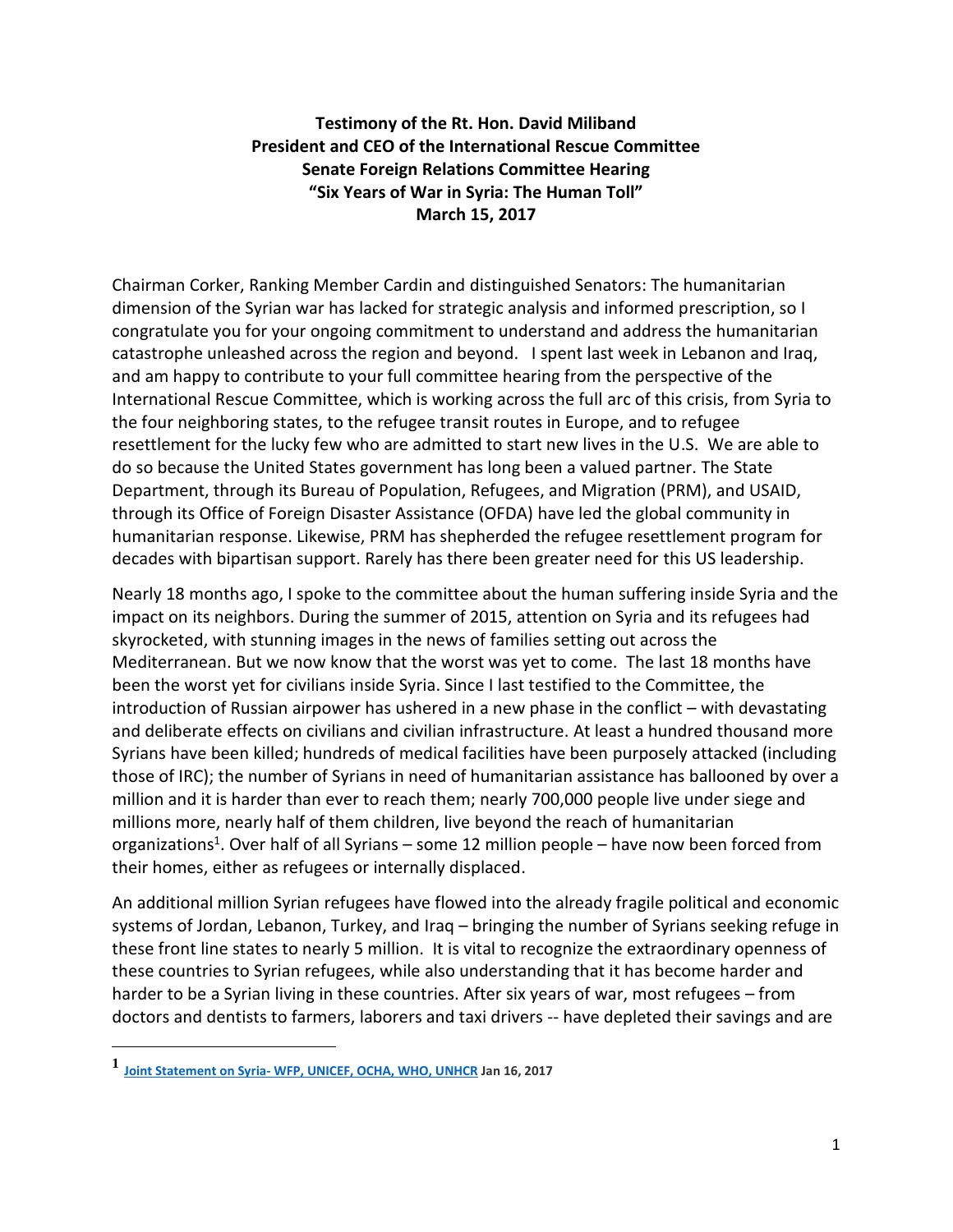living in poverty, with limited access to legal work, struggling to afford healthcare and rent and in too many cases unable to send their children to school. The education of Syrian refugee children is probably one of the best illustrations of the strain that the influx has placed on surrounding countries and the failure of the humanitarian aid system to keep up. In Lebanon alone, despite advances in enrollment numbers in the last school year, nearly a quarter of a million Syrian children are still out of school, many for three years or more. Across neighboring countries, that number rises to  $700,000^2$  – threatening significant parts of an entire generation.

The last time I spoke to this Committee, what had been a civil intra-state conflict had evolved into a regional humanitarian disaster. But the failures of the international community to respond appropriately—to resolve the conflict, to protect civilians, to provide adequate aid to the displaced and to host countries, and to provide durable solutions, including resettlement for refugees—have now engendered consequences far beyond Syria and the region. This is not just about refugee flows. The conflict has exposed the divisions in the U.N. Security Council, undermined International Humanitarian Law (IHL), and in the assault on Aleppo plumbed new depths for the abuse of civilians, including well sourced claims of renewed use of chemical weapons.<sup>3</sup>

The U.S., given its unique place in the global system, now faces three significant choices that will have long term implications both for the humanitarian situation and for regional politics.

The first major choice is about military and diplomatic commitments. This is not an area where humanitarian organizations have locus, but our staff and beneficiaries bear the consequences of the decisions that are made, and so have a great interest in the issues on the table and the players at the table. Since the collapse of the Kerry-Lavrov dialogue last fall, the U.S. has been notably absent from the public diplomatic efforts to achieve a political solution in Syria. Russia, Turkey and Iran have put themselves center-stage. The U.S. needs to decide what role it wants to play, and who it wants to ally with, in the debates about the future of those parts of Syria still outside government control, and the future shape of national government. This cannot be considered independent of the commitments to defeat Isis/Daesh in Iraq, where the U.S. again faces the conundrum that Iran has the same declared enemy, but where victory threatens to extend her influence. From the point of view of our staff and beneficiaries, it is vital that there is a strong and principled American voice articulating support for international humanitarian law in the conduct of war(s), and for inclusive and legitimate governance to underpin the peace. If the U.S. does not provide this voice, no one else will.

The second choice concerns the contribution of humanitarian aid to the relief of suffering and the promotion of stability in the region. Tomorrow we will learn the Administration's plans for U.S. foreign assistance. Major cuts have been foreshadowed in advance briefing. These are the very resources that are used to throw a lifeline to the families caught up in this crisis in the form of basic food, water and sanitation, medical assistance, protection for women and girls and education. My staff make use of these resources across the region: for example when areas

l <sup>2</sup> http://www.un.org/apps/news/story.asp?NewsID=53145#.WMTG4NLyt0w

<sup>&</sup>lt;sup>3</sup> Fourth report of the Organization for the Prohibition of Chemical Weapons-United Nations Joint Investigative Mechanism 19 [October 2016.](http://reliefweb.int/sites/reliefweb.int/files/resources/N1634106%20%281%29.pdf)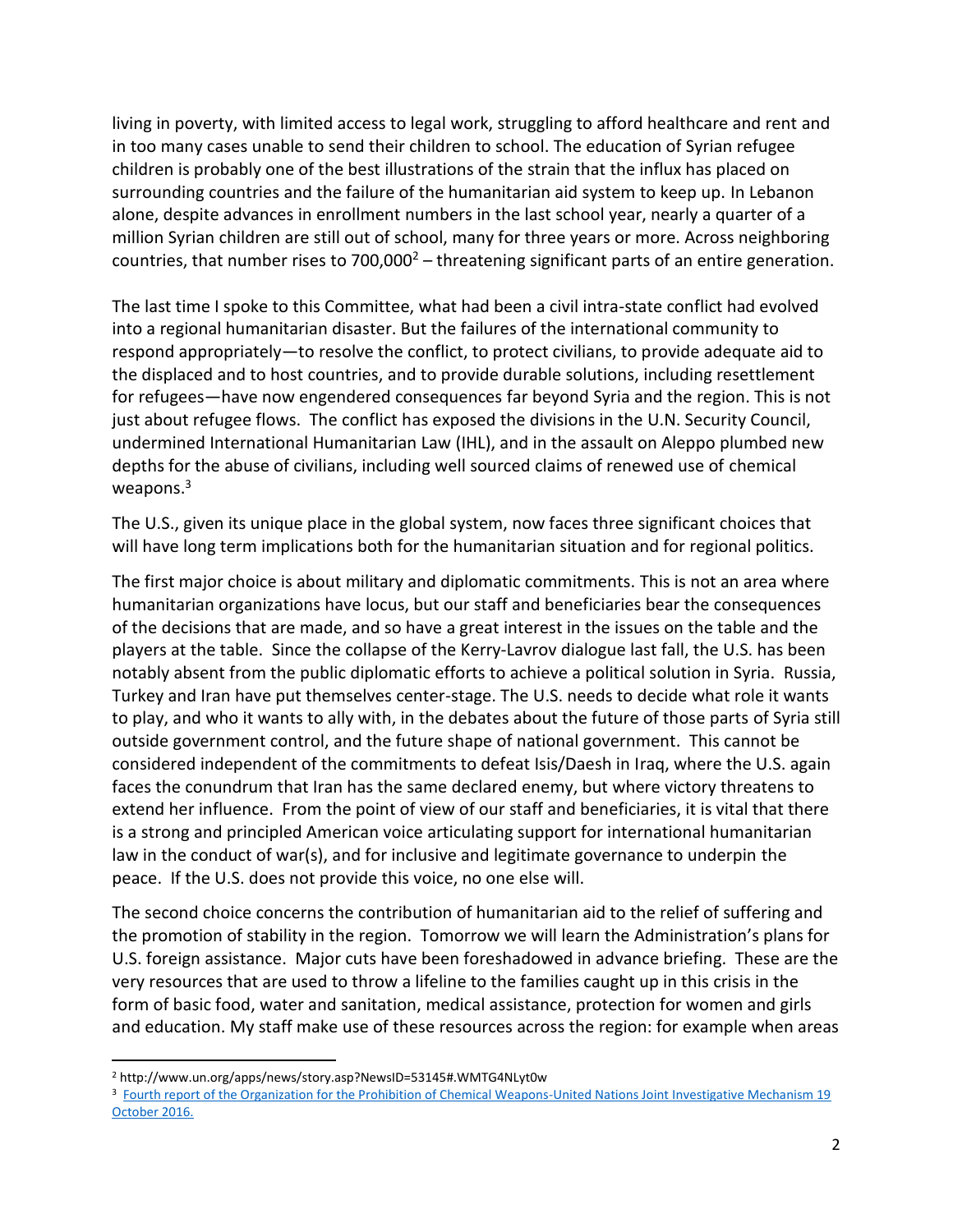of Fallujah, Sal ah Addin, or Mosul are retaken from Isis/Daesh, humanitarian workers are the next to enter. In Lebanon, one-quarter of the population is now Syrian refugees. Allies such as Jordan are struggling with the same disproportionate responsibility, hosting over 1 million Syrian refugees. The humanitarian and economic assistance provided is not just a moral choice, but a strategic necessity. An insufficient humanitarian and development response sustains and begets further crises. This is evident in the flows of Syrian refugees to Europe, at great risk to refugees' lives and with great political consequences for Europe. These flows began three years into the war, when refugees' savings were depleted and sufficient aid, work, and education for their children remained out of reach. It is also demonstrated by the fact that U.S. troops are helping to clear some parts of Iraq of terrorist groups for the third time; in part because insufficient investment in humanitarian response, development progress, and political reform has each time allowed extremists to take hold. In the midst of an unprecedented global displacement crisis, now is no time to be scaling back these efforts.

Third, there is the question of the interaction of flagship domestic policy with foreign policy. The future of the Middle East is about hearts and minds. Last week's revised Executive Order – which suspends the refugee resettlement program in the U.S. - together with the reduction in US resettlement numbers from 110,000 to 50,000, is a stark message to allies in the region coping with the humanitarian crisis. It is good that Iraqis are no longer banned from travel to the U.S., but Iraqi refugees remain subject to the 4-month pause on the resettlement program. It is good that Syrian refugees now no longer face an indefinite ban, but they are affected by the four month pause too. In all 60,000 refugees approved for entry to the United States, after extensive vetting, now face a life on hold or in reverse. Resettlement is an American success story, and the four month halt to the program, with uncertainty about what lies beyond, is a gift for those who would argue that America will not help Muslims in need.

## INSIDE SYRIA

The devastation in Aleppo is to be set out for you by some of the doctors doing heroic work there. In late 2016, the conflict reached a new low for brutality and destruction. In the final assault on Aleppo there was deliberate targeting of civilians, hospitals, schools, and public utilities, with starvation and the denial of medical care used as weapons of war that brought the eastern part of the city and its inhabitants to their knees.

Last week, the UN Human Rights Council released a report on the conclusion of the Aleppo offensive that affirms what INGOs like the IRC have long asserted -- that Syrian civilians fell victim to war crimes from all parties. Air strikes destroyed or otherwise rendered all hospitals in eastern Aleppo out of service -- meaning even a minor injury or illness could turn life threatening. As the assault reached its final and deadliest stages, daily Russian and Syrian airstrikes claimed hundreds of lives. The report also alleges use of chlorine bombs, resulting in hundreds of civilian casualties. Rebels also abused civilians, firing shells indiscriminately into western Aleppo. In the final days of the siege, the UN reported the killing and "disappearing" of civilians as well as forced conscriptions.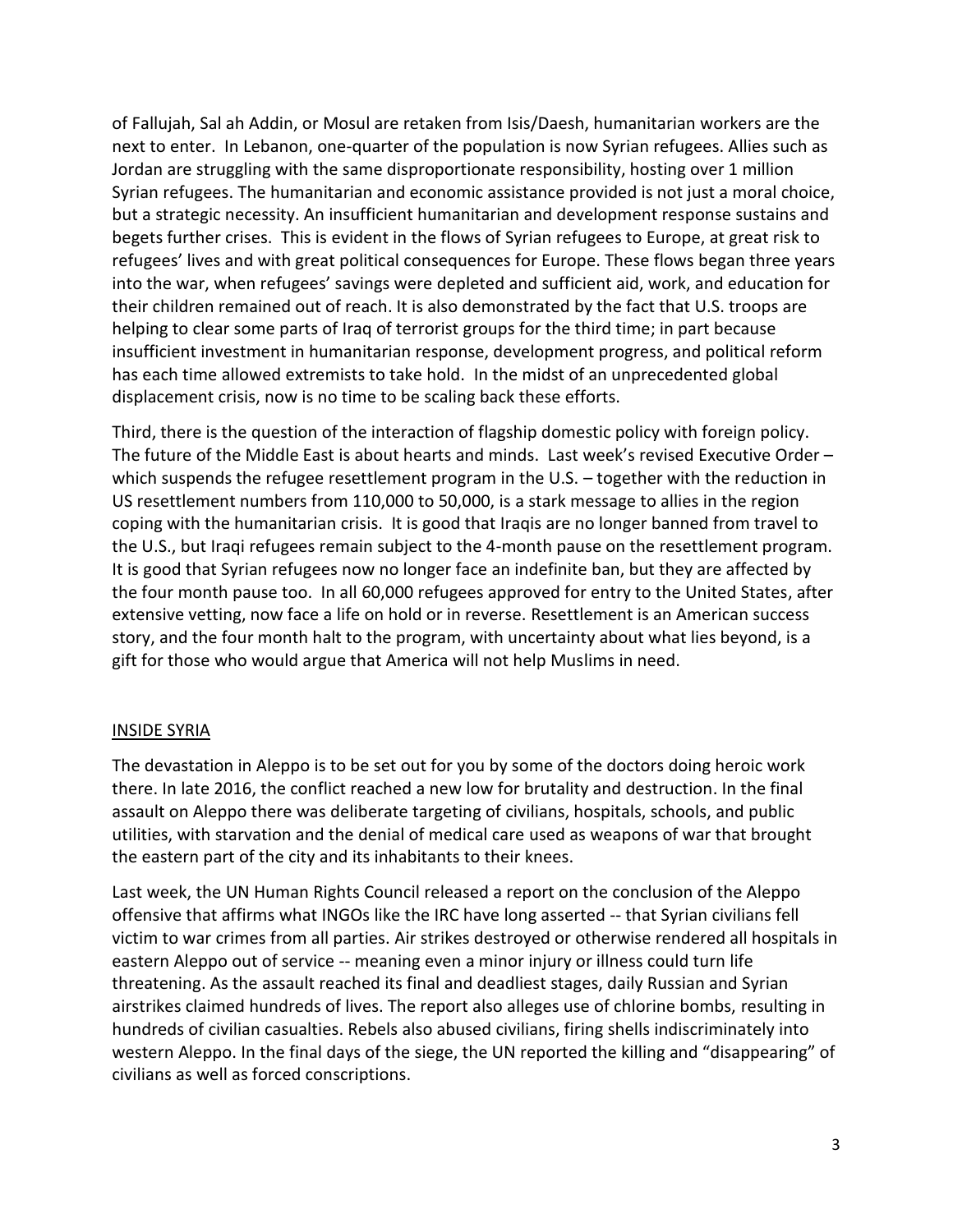The IRC has been delivering aid into Syria since 2012, but our experience thus far did not diminish the shock at what has befallen the people of Aleppo. As civilians fled for their lives in the cold and snow toward Idleb – our staff were there to meet them and provide assistance. We are the largest health care provider in Southern and Northeast Syria. Last year, thanks to funding from USAID, over 900,000 Syrians received primary, reproductive, and trauma care from the IRC and our partners. Looking beyond the emergency, the IRC supports schools in conflict-affected parts of Idleb province. Our classrooms provide safety and stability to thousands of children – many have known nothing but war and, according to a new IRC survey, are a full six years behind in their studies.<sup>4</sup> Our livelihoods programs ("cash distribution", and the like) are a lifeline to Syrians struggling to pay rent and purchase food and other essential items for themselves and their families.

If violence against civilians has characterized the Syrian conflict, so too has violence against aid workers. IRC programming not only connects us closely with the victims of violence inside Syria, it has made us a target of violence as well. Although the UN Security Council passed a resolution (2286) last spring condemning attacks on medical facilities, hospitals and humanitarian operations continue to be targeted at an alarming rate. IRC-supported clinics and hospitals were bombed eight times in 2016, including the destruction of two facilities in a single week in October. Another IRC-supported hospital was hit just last month in southern Syria. These types of attacks on aid workers and health facilities are commonplace and devastating, affecting thousands of Syrians who rely on these facilities for lifesaving aid and care. And they are designed to intimidate and deter humanitarian aid workers. Last week, UN investigators confirmed that the 2016 attack on a UN convoy carrying humanitarian aid that killed 14 aid workers was both purposeful and premeditated.

Six years into this war and three years after the adoption of UN Security Council Resolution 2139, which demanded an increase in humanitarian access, the neediest Syrians still cannot access the food, water, and health care they need to survive. Capacity is not the issue. The UN and its implementing partners stand ready and able to deliver assistance to the hundreds of thousands of Syrians living in besieged areas. Denial of lifesaving aid is explicit in the government's war strategy. In December, the UN sought and received Syrian government approval to reach close to one million Syrians. Subsequent delay tactics and barriers put up by national and local authorities kept all but one convoy from reaching its destination. As a result, according to UN Humanitarian Chief Stephen O'Brien only 6,000 people – less than 1 percent of those living under siege - received the food, fuel, and water needed to survive the winter and all were denied lifesaving medicines and surgical supplies. Preliminary reports for 2017 show only marginal improvements – leaving many Syrians without assistance for the better part of a year. Civilians in parts of Idleb province, which has seen its population swell with displaced Aleppians, have not received an aid delivery since April of last year.

Daily life is desperate and dangerous for the Syrians trapped in these neglected towns and cities. The IRC has heard from ordinary people living in areas near Damascus that are under siege by the Syrian government. They tell us, "You never saw any malnutrition before the siege.

 $\overline{a}$ 

<sup>4</sup> IRC Report: *[Impact of War on Syrian Children's Learning: Testing Shows Gaps in](https://www.rescue.org/report/impact-war-syrian-childrens-learning-testing-shows-gaps-literacy-and-math-skills) Literacy and Math skills* 12 March 2017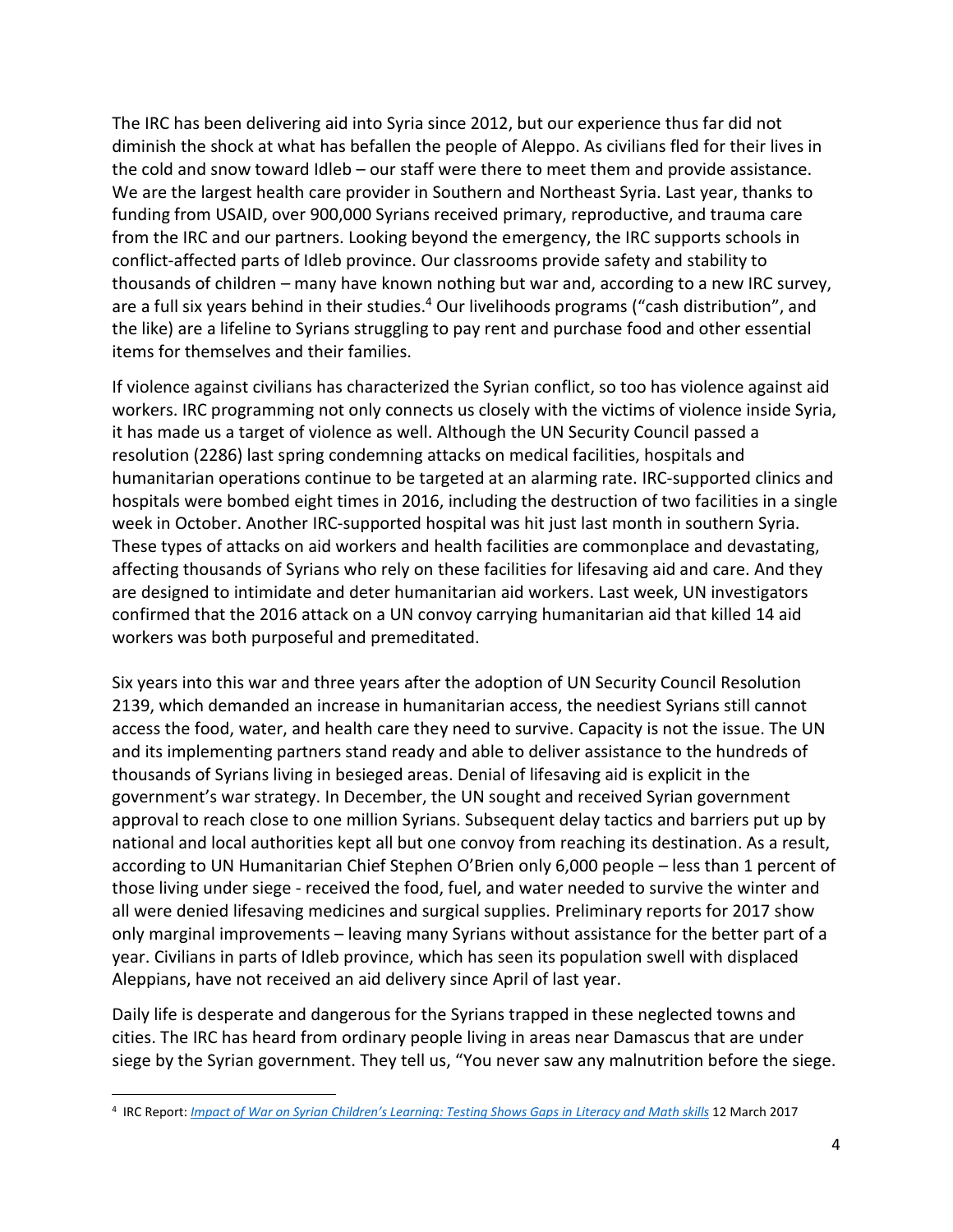Now you see some people who look like walking skeletons. Children [are] passing out at school because they haven't eaten." The siege has pushed up prices for basic necessities tenfold – with a loaf of bread costing a full day's pay. Few jobs remain and children have left school to help their families survive. This is needless suffering. And "Peace" achieved by means such as siege cannot, and will not, hold.

Beyond the sieges, there is a broad picture of increasingly challenging choices for civilians and NGOs. There are access challenges at various border points. NGOs have been afforded welcome hospitality in neighboring states but we cannot be sure of what the future holds. Shifting frontlines across Syria compound these problems. Syrian forces are advancing toward crossings along the Jordanian border: if they succeed in seizing them, it would deliberately and effectively cut off large swathes of Southern Syria from cross-border assistance. The regime is likely to set its sights on Idleb – where it has forced opposition fighters to relocate as part of truce deals, straining the humanitarian infrastructure. Hundreds of thousands of civilians – many evacuees from Eastern Aleppo -- cannot get the assistance they need and wait in fear of the same brutal attacks and siege tactics. Violent in-fighting among disillusioned opposition groups in Idleb is on the rise and is disrupting humanitarian activities. Check points have sprung up around the town of Dana – a center of IRC activity– and elsewhere around the governorate. Clashes in January delayed much needed aid distribution in eastern Idleb to thousands recently displaced from Aleppo. Each uptick in fighting will severely hinder our ability to provide health care and other forms of vital aid to the 700,000 people displaced in Idleb.

The conflict is now shaped by Russian and Iranian support for President Assad (exemplified by Moscow's Feb 28 veto of a UNSC resolution to impose sanctions for Damascus' use of chemical weapons), Turkey's focus on Kurdish forces in northern Syria, Saudi Arabia's attention on Yemen. There are no shortage of actors in the region and no shortage of interests, but none have civilian protection primary among them. Keeping borders open and aid flowing is not at the top of any actor's priority list. But humanitarian access is a right not a privilege under the Fourth Geneva Convention and related protocols – not a bargaining chip or confidence-building measure. There is experience from Sudan (Operation Lifeline Sudan) and Afghanistan (Operation Salaam) for negotiating access across conflict lines during a civil war. It requires political leadership, credible interlocutors, willingness to work with all sides, and clear pressure on all sides. Ensuring that humanitarian assistance is available to those whose lives have been shattered by this conflict is the minimum we must do.

The new Administration has commissioned a review of options for countering Isis/Daesh. Two preoccupations have dominated the briefing so far: speeding up military action and accelerating the return of refugees (to Syria). We would submit that historical evidences shows the following. 1. The conduct of war affects the prospects for peace. This makes civilian protection a strategic as well as moral priority. 2. Military haste produces humanitarian harm, and in particular military options without political destination risk ruin. The future of Raqqa, for example, is a complex political as well as military question. 3. Discussion of "safe zones" needs to be detailed not rhetorical. The Committee has discussed this on various occasions. The context inside Syria has shifted considerably since the idea was first explored in 2013. The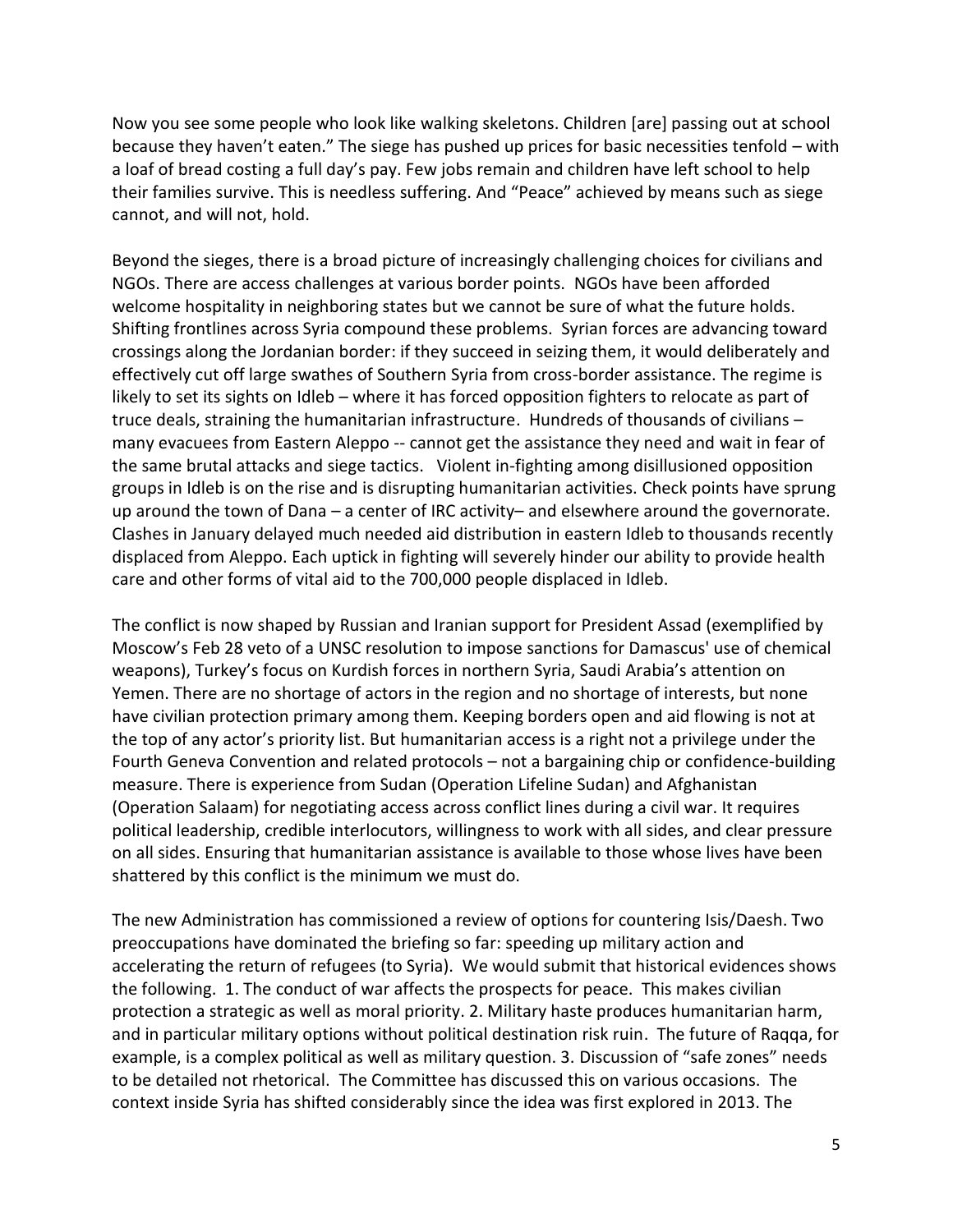shifting frontlines and rearranging constellation of parties on the ground, coupled with the multiple and contradictory policy intentions of those parties, severely complicates the options. At worst it would legitimize land grabs and put civilians or returning refugees in jeopardy.

## SYRIA'S NEIGHBORS

 $\overline{a}$ 

We know that Syria's civilians have borne and continue to bear overwhelming harm from the country's conflict. The humanitarian, economic, and political impact of the rapid and massive influx of five million refugees on Syria's nearest neighbors is not properly understood. Turkey hosts 2.5 million Syrian refugees, Lebanon 1.5 million, and Jordan 1 million —placing these countries among the world's top refugee-hosting countries. The images of Syrian families on flimsy rafts in the Mediterranean pulls at our heartstrings – and rightfully so. But we can't let that blind us to the fact that most Syrian refugees remain on the dry land of Jordan, Lebanon and Turkey.

In Lebanon, the arrival of Syrian refugees has led to a 30% increase in its pre-crisis population of 4 million and made it the highest per capita refugee host in the world. These already fragile countries are shouldering unreasonable and unsustainable responsibilities simply by virtue of their geography. Over a year ago, Jordan's King Abdullah warned that his country was at a "boiling point" and that "the dam is going to burst." And the inadequate international assistance has only made it worse.

While refugee-hosting governments and populations deserve great credit for their hospitality and their sacrifice, we cannot overstate how hard life is for Syrian refugees in these countries. In exile for years, with their lifesavings now depleted, most Syrian refugees live on the margins - - unable to meet their families' basic needs, unable to work, and unable to send their children to school. A 2016 assessment found that 71% of Lebanon's registered refugees live in poverty, while a full 90% of Syrians in Jordan live below the poverty line<sup>5</sup>. And, while this crisis brings to mind images of endless rows of tents, the majority of Syrians are not living in refugee camps. Across the region, refugees rent often-overcrowded apartments, squat in abandoned buildings, or live in ad hoc shelters and informal settlements that expose them to the elements and insecurity. And, despite advances in enrollment numbers in the 2015/16 school year, nearly 60% of Syrian children are still out of school – creating an entire generation lost to this conflict.

As the crisis intensifies so do the needs and the desperation of vulnerable families. UN agencies, NGOs like the IRC, and government service providers are unable to keep up with the demand for assistance, which is increasing as refugees deplete their assets. As such, refugees are coping by pulling children from school and putting them to work, offering daughters for early marriage, and increasing indebtedness to relieve economic pressure on themselves and their families.

It should have come as no surprise that in the absence of adequate and appropriate international support, these countries are buckling under the strain of their refugee caseload and taking steps to contain political tensions within their countries. Refugees face restrictions

<sup>&</sup>lt;sup>5</sup> 3RP [Regional Refugee and Resilience Plan 2017 and 2018 in Response to the Syria Crisis](http://www.3rpsyriacrisis.org/wp-content/uploads/2017/02/3RP-Regional-Strategic-Overview-2017-2018.pdf)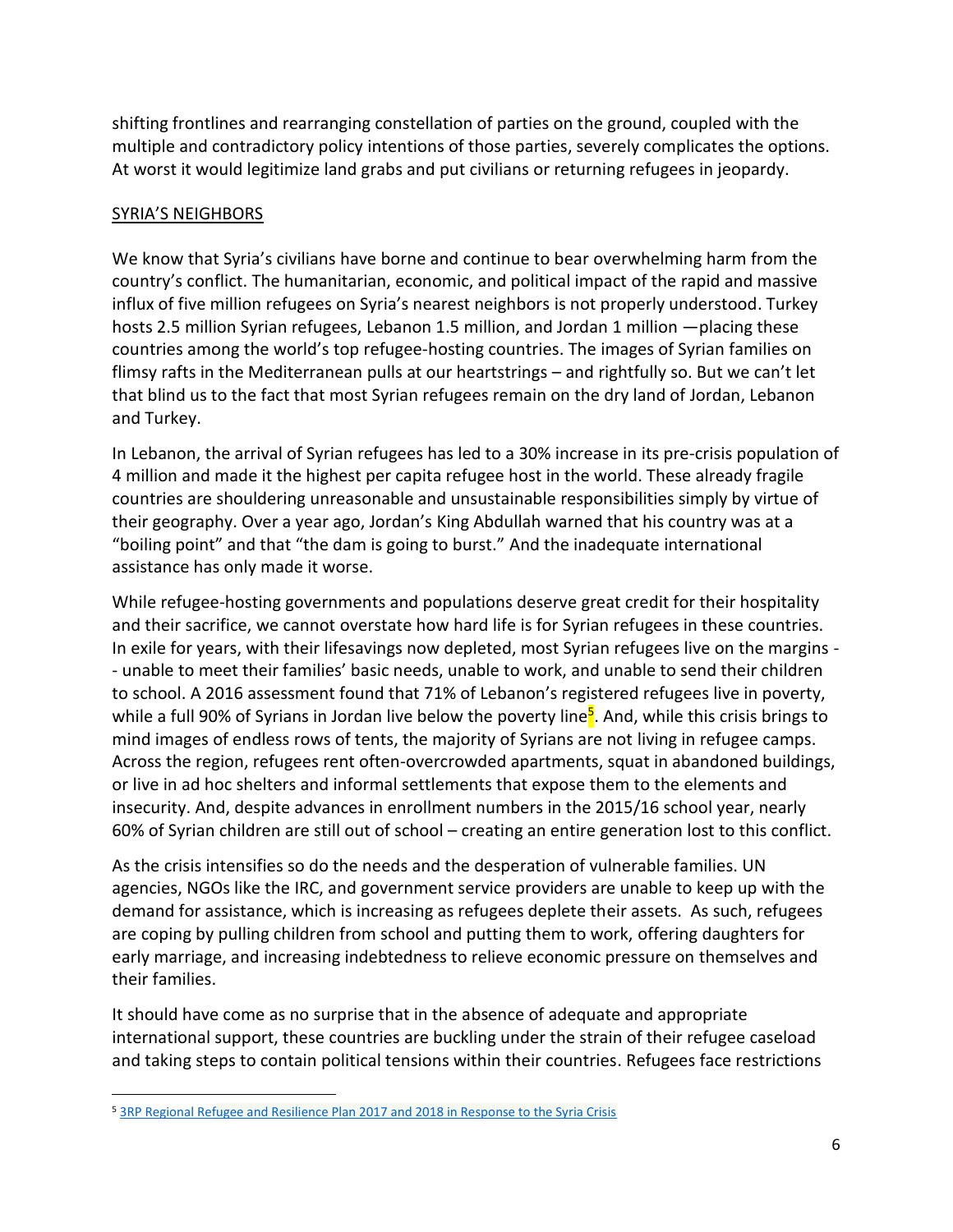on their ability to stay and work legally, and often encounter barriers to attending school. For instance, due to restrictions introduced in 2015 and only partially remedied last month, over 70% of refugees in Lebanon lack residency permits, significantly increasing protection risks, while simultaneously blocking access to formal justice, civil documentation, and health services – not to mention livelihood and education opportunities.

Second, these governments have closed many formal and informal border crossings to limit the inflow of additional refugees. As a result, hundreds of thousands of people are living in makeshift camps on or near borders with little or no access to humanitarian assistance. The most concerning example is the situation along the Berm, a desert no man's land between the borders of Syria and Jordan. Tens of thousands of Syrians have been trapped at the berm for nine months, first with no and now with limited humanitarian assistance. The situation at the berm is a global responsibility – and it is a stunning snapshot of the international community's failure to adequately address the refugee crisis.

Likewise, it should have come as no surprise that in 2014, after three years under these increasingly pressing circumstances, refugees began to undertake dangerous passage to Europe in increasing and often staggering numbers. The top reasons refugees cite for moving on are first the obvious and all too elusive search for security, closely followed by a lack of jobs for refugee parents and education for refugee children<sup>6</sup>. Here is the clue to how to address the humanitarian crisis. There is growing research showing that when refugees are in a safe and decent job, and have access to enabling services like education, they have the dignity of providing for themselves and their families and can become net economic contributors to their host economy.<sup>7</sup> Like the rest of us, refugees want and deserve opportunities to control their own lives and provide for their children.

More aid is part of the answer, but change in the sector is also important – notably to recognize the increasingly long term nature of displacement (once out of their own country for five years, refugees are likely to be away for 26) but also to address other changes in the refugee experience (for example its increasingly urban nature). We advocate strong commitment to evidence-based programming; clearer "collective outcome" measures for what we expect to achieve for the health, safety, education, and incomes of displaced populations; greater investment in R&D for the sector; and we also need to move beyond short-term financing of basic needs and camp-based responses to financing structures that respond to current trends in displacement. In this regard, we have promising developments in the entry of the World Bank, with strong U.S. support, to provide sustained financing to refugee-hosting nations to improve their markets, institutions, and health and education systems in exchange for greater access for

 $\overline{a}$ 

<sup>6</sup> [http://www.unhcr.org/en-us/news/briefing/2015/9/560523f26/seven-factors-behind-movement-syrian-refugees](http://www.unhcr.org/en-us/news/briefing/2015/9/560523f26/seven-factors-behind-movement-syrian-refugees-europe.html)[europe.html](http://www.unhcr.org/en-us/news/briefing/2015/9/560523f26/seven-factors-behind-movement-syrian-refugees-europe.html)

<sup>7</sup> Philippe Legrain. 2016. "Refugees Work: A Humanitarian Investment That Yields Economic Dividends." Tent Foundation and Open Network. T. Alexander Aleneikoff. 2015. "From Dependence to Self-Reliance: Changing the Paradigm in Protracted Refugee Situations." Washington, DC: Migration Policy Institute. Alexander Betts et al. 2014. "Refugee Economies Rethinking Popular Assumptions." Oxford, UK: Humanitarian Innovation Project, University of Oxford. www.rsc.ox.ac.uk/files/publications/other/ refugee-economies-2014.pdf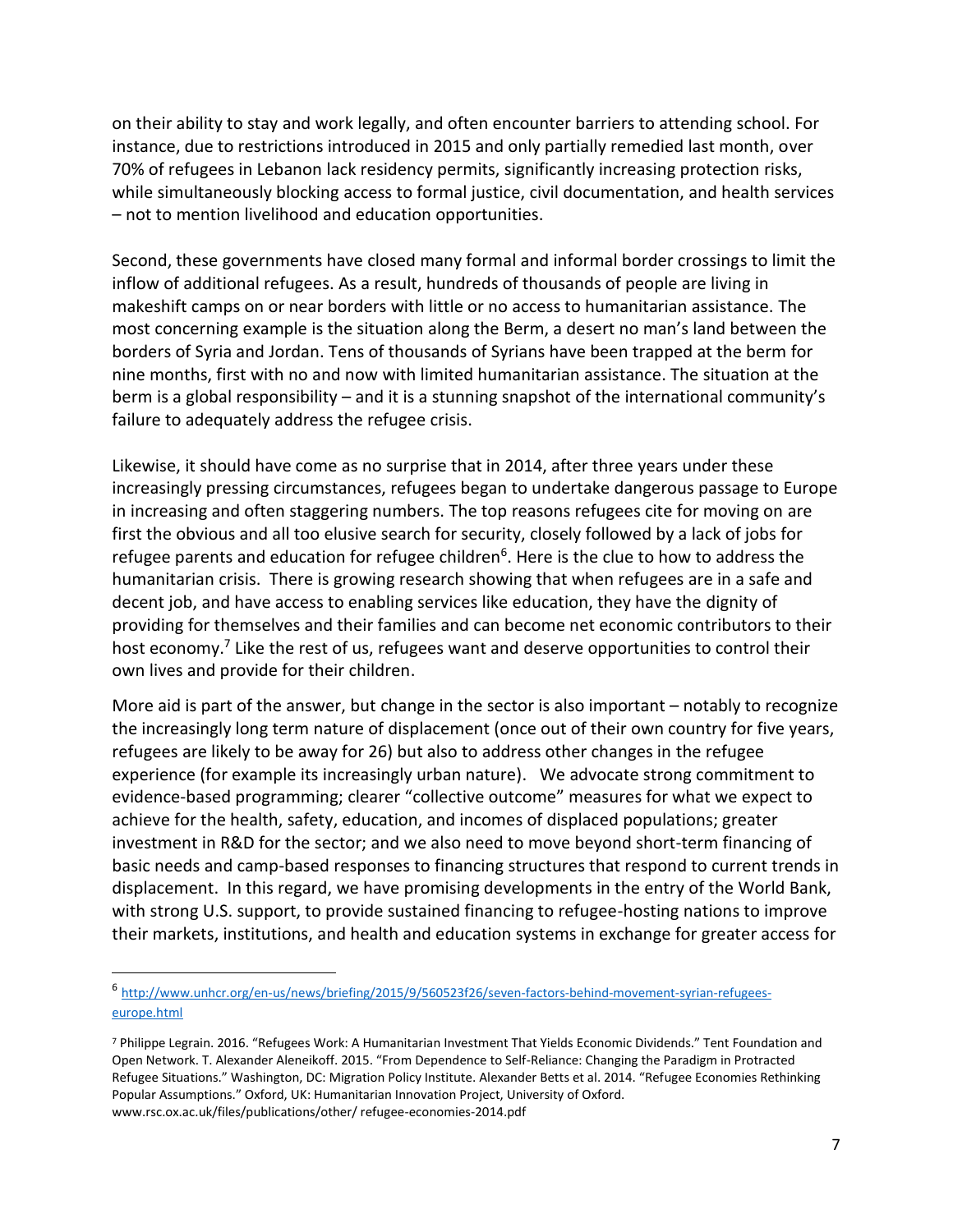refugees to jobs and public services. The U.S. must similarly re-evaluate its financing tools for humanitarian response and for refugee-hosting nations. Finally, we must bring the interests of women and girls—those disproportionally impacted by conflict—from the margins to the mainstream. Seventy-five percent of Syrian refugees are women and children<sup>8</sup>. Conflict disproportionately affects women and girls and they face unique and dangerous circumstances in displacement – sexual violence, harassment, domestic violence, and economic disenfranchisement. Gender inequalities that precede their displacement are exacerbated by it, with women and girls often being the last to receive the benefits of aid, and the first to bear the consequences of displacement—through child labor or other exploitative work, early marriage, and other desperate and negative "coping mechanisms". Donors, host governments, and implementers need systematically to identify and prioritize these gender-based challenges.

NGOs like the IRC are already working toward these goals with strategies that include more employment and self-employment programming to help refugees, and especially women, generate income, as well as supporting host communities struggling with unemployment. With US government support, the IRC's small business program is helping Syrian women in Jordan start new ventures to help keep their families afloat. Likewise, Syrian children need to get back to school, but the region's schools have been unable to absorb the hundreds of thousands of new students. To change this calculus, the IRC provides community-based education programs (flexible and tailored to the needs and circumstances of refugee children) to increase education opportunities and provide socio-emotional support for refugee children. Last year, with US government support, the IRC piloted new non-formal early childhood education and retention programs in Lebanese communities, designed to meet the immediate needs of refugee children while the Lebanese government strengthens its capacity and reach to provide for the hundreds of thousands of Syrian children within its borders.

The question is how to bring these efforts to scale and to do so sustainably. The global community came together in 2016 to achieve that very goal. Anchored by US commitments, the global community committed to a 30% increase in humanitarian aid and a doubling of resettlement commitments globally in exchange for greater legal protections and access for refugees to jobs, education, and other essential services in their countries of first refuge. The agreement relies on a grand bargain between wealthy nations and the low and middle income countries that collectively host 88 percent<sup>9</sup> of the world's 21 million refugees. And while we can, and should, expect other wealthy nations to do more, it is US assistance and US leadership that underpins the global protection regime.

The U.S. commitment to provide humanitarian, development, economic, and security assistance to support the protection of civilians in countries of first refuge is also a function of enlightened self-interest—the forced and premature return of Syrian refugees to an unstable Syria, or of Afghan refugees to an unstable Afghanistan, foments new currents of conflict and crisis that, given US interests and commitments in the region, draw U.S. funds and U.S. troops into further quagmires.

 $\overline{\phantom{a}}$ 

<sup>8</sup> http://data2.unhcr.org/en/situations

<sup>9</sup> Forthcoming: IRC-CGD Study Group Report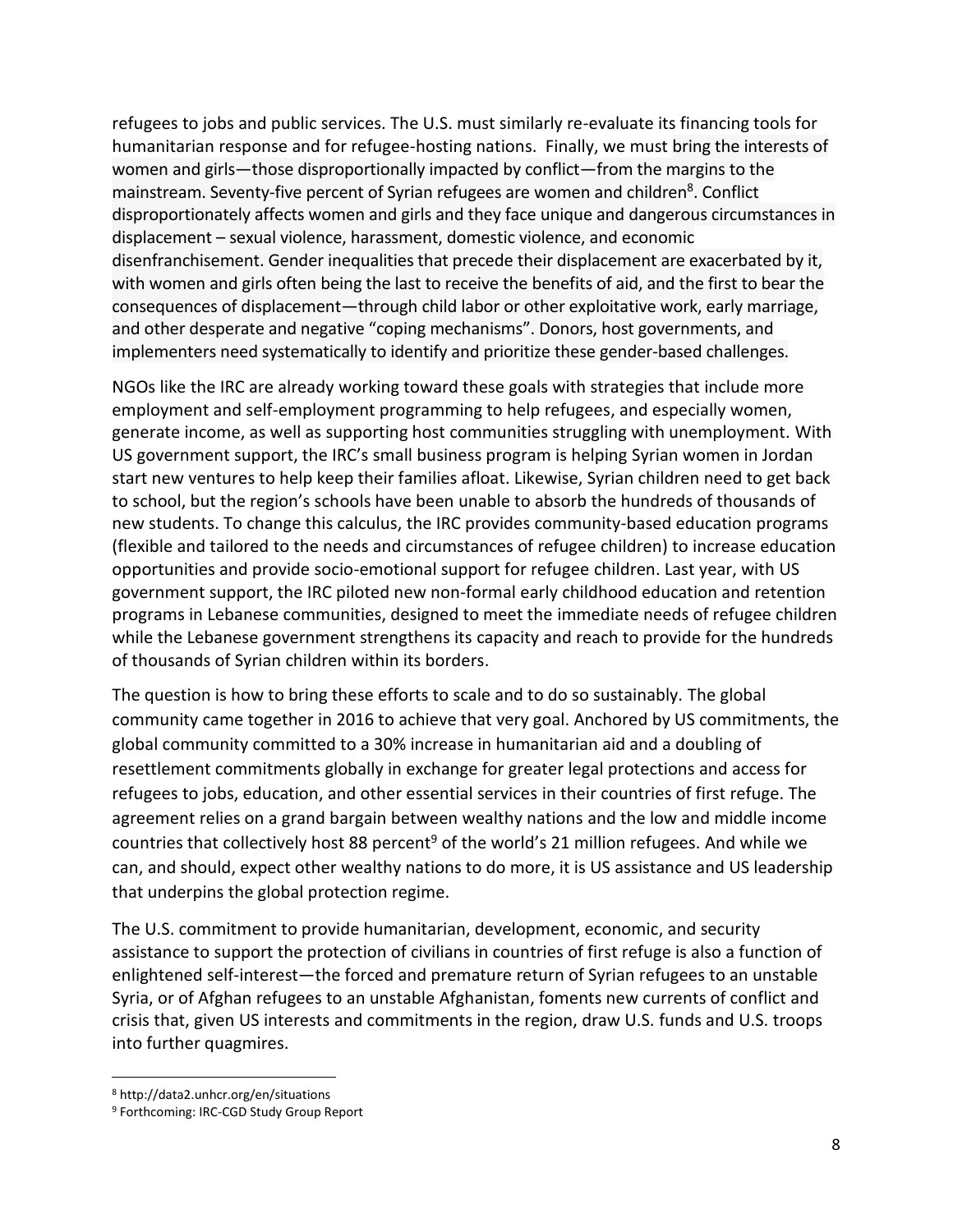## THE VITAL ROLE OF AMERICAN LEADERSHIP

The U.S. has major interests in the next phases of the Syrian crisis. (1) To push back against regional instability that threatens regional security as well as instability in Europe that distracts and diminishes U.S. allies; (2) To fight ISIS and other terrorist groups that capitalized on the lawlessness in Syria and the instability elsewhere in the region to gain territory and resources; and (3) To stand up for International Humanitarian Law that is one of the foundation stones of the post-World War II global political order.

Amidst the noisy debate about the future of Syria, America's humanitarian leadership is needed in the following areas:

- **Humanitarian Law and Civilian Protection**. The U.S. can use its role at the UN Security Council and beyond to increase the diplomatic and economic price for those who support violation of International Humanitarian Law. Ambassador Haley's strong condemnation of Russia on February  $28<sup>th</sup>$  for vetoing the resolution that would have sanctioned Syria for its use of chemical weapons was important. There are Security Council Resolutions on the books that should afford protection to civilians and aid workers – like 2139 that demands humanitarian access and 2286 that condemns attacks on hospitals. Monitoring and reporting mechanisms that name and shame violating countries and individuals would give these resolutions teeth. In December 2016, the UN General Assembly established an investigation mechanism that would create trial-ready evidence for eventual prosecutions of those that committed war crimes and violations of IHL in Syria. The U.S. should support this mechanism and push others to do the same. A strong and vocal U.S. commitment to robustly implement its international commitments towards the minimization of harm to civilians and civilian infrastructure are rallying points for the U.S. to call on other states to respond with comparable measures and to name and shame those that do not. This matters not only for the lives of civilians caught in the midst of conflict, but also for the aftermath of conflict and for future conflicts.
- **A Commitment to Foreign Assistance:** Resolving the crisis is a complex political undertaking that requires skilled diplomacy, tenacity, and a willingness to pressure all sides. However, responding adequately to humanitarian needs of those requiring lifesaving assistance is more straightforward; and something that the international community, led by the United States, has no excuse not to do. We *can* get assistance to the people who need it inside Syria, we *can* provide adequate support to refugees living in precarious situations in the surrounding countries, and we *can* support our allies who have provided safe harbor to five million people as this conflict has raged on; *if* we fund and organize to do so. The United States through OFDA assisted some 6.9 million Syrians in FY 2015, and this should be a benchmark for the future<sup>10</sup>. Yet the combined UN appeal in 2016 was only 57% funded by year's end. This year we're off to a feeble

 $\overline{a}$ <sup>10</sup> [Office of U.S. Foreign Disaster Assistance Annual Report for Fiscal Year 2015](http://pdf.usaid.gov/pdf_docs/PBAAE802.pdf)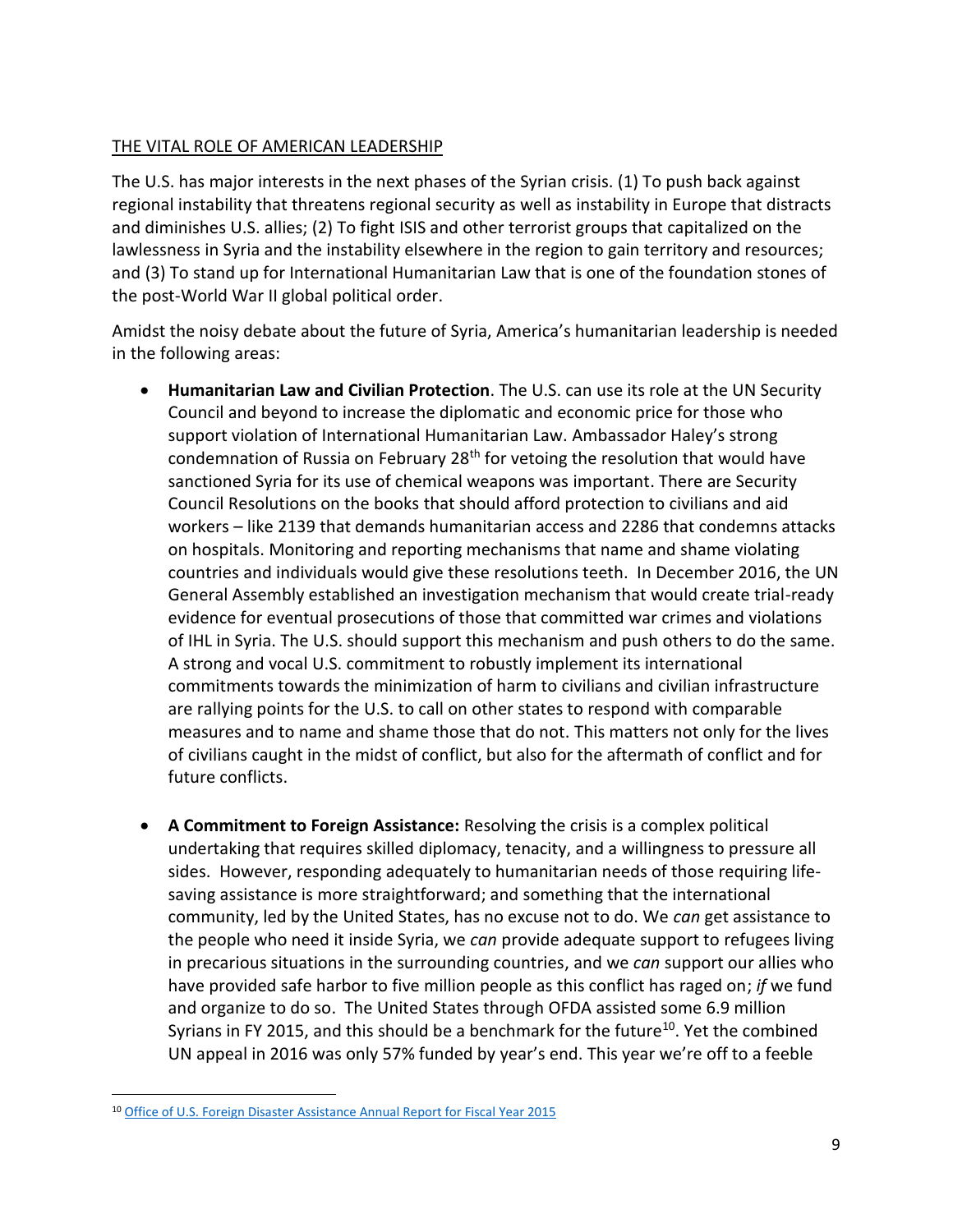start, with only 14% of the \$9 billion appeal committed. These seemingly sterile statistics translate into excruciating choices made by UN agencies and aid organizations like the IRC regarding which needs will go unmet and whose pleas for help will go unanswered. As noted earlier in my testimony, it is these gaps in assistance that have inspired so many refugees in the region to take dangerous journeys onward to Europe in the hope of improving their untenable situation. As stated in a recent letter—which I would like to submit to the public record— signed by 120 three and four star retired generals and admirals urging Senate leadership to support the International Affairs budget, "now is not the time to retreat." I urge this authorizing committee overseeing United States foreign policy and assistance to defend the foreign assistance budget as Congress considers the FY 2018 and future year requests.

 **The Case for Resettlement:** When I was in Lebanon and Iraq last week, I spoke with some of the people who are impacted by President Trump's executive order. Over 75% of the refugees we resettle in the United States are women and children. Many are Iraqis who have served US institutions, including the State Department, USAID, or US NGOs. They are the family members of those who served with American troops. They are unaccompanied children, survivors of rape and violence, widows struggling to make a new life, and those in need of urgent medical care. They are those under persecution for their political or religious beliefs. True to a proud tradition, the U.S. takes the most vulnerable refugees. They are also the most vetted population to enter the United States. Far from the experience of Europe, where Syrian refugees arrived on Europe's shores by the tens of thousands per week, every Syrian refugee that enters the U.S. is selected for entry by the Department of Homeland Security, and vetted by US national security and intelligence agencies, undergoing a 21-step, 2-year process that includes biometric and security screenings and multiple forms of identify validation. The President's four-month pause will have a very significant impact on refugees who have waited years and endured multiple screenings to enter the United States, as each step of the security process has a different validity period. There are 60,000 refugees cleared for entry to the United States who would have arrived to the U.S. before the end of September, who are now indefinitely delayed. It's a population the U.S. should proudly embrace in keeping with its history and values, and in keeping faith with our allies shouldering the responsibility of millions of refugees.

We urge the committee to ensure a good faith, speedy review; to encourage waivers for those most vulnerable; and to support an increase in the number of refugees admitted upon completion of the review. Every administration should take its opportunity to review security procedures. President Bush did it after 9/11 , but even the 'pause' of resettlement arrivals after  $9/11 - a$  moment of existential crisis for the nation  $-$  lasted just two months, after which the Bush Administration recommitted itself to the refugee admissions program. President Obama also reviewed security procedures, several times, resulting in continuous improvements and without denying entry to the neediest refugee families. But once the review is complete, there is no reason for an arbitrary cap. The world's greatest superpower should not reject the world's most vulnerable. It is